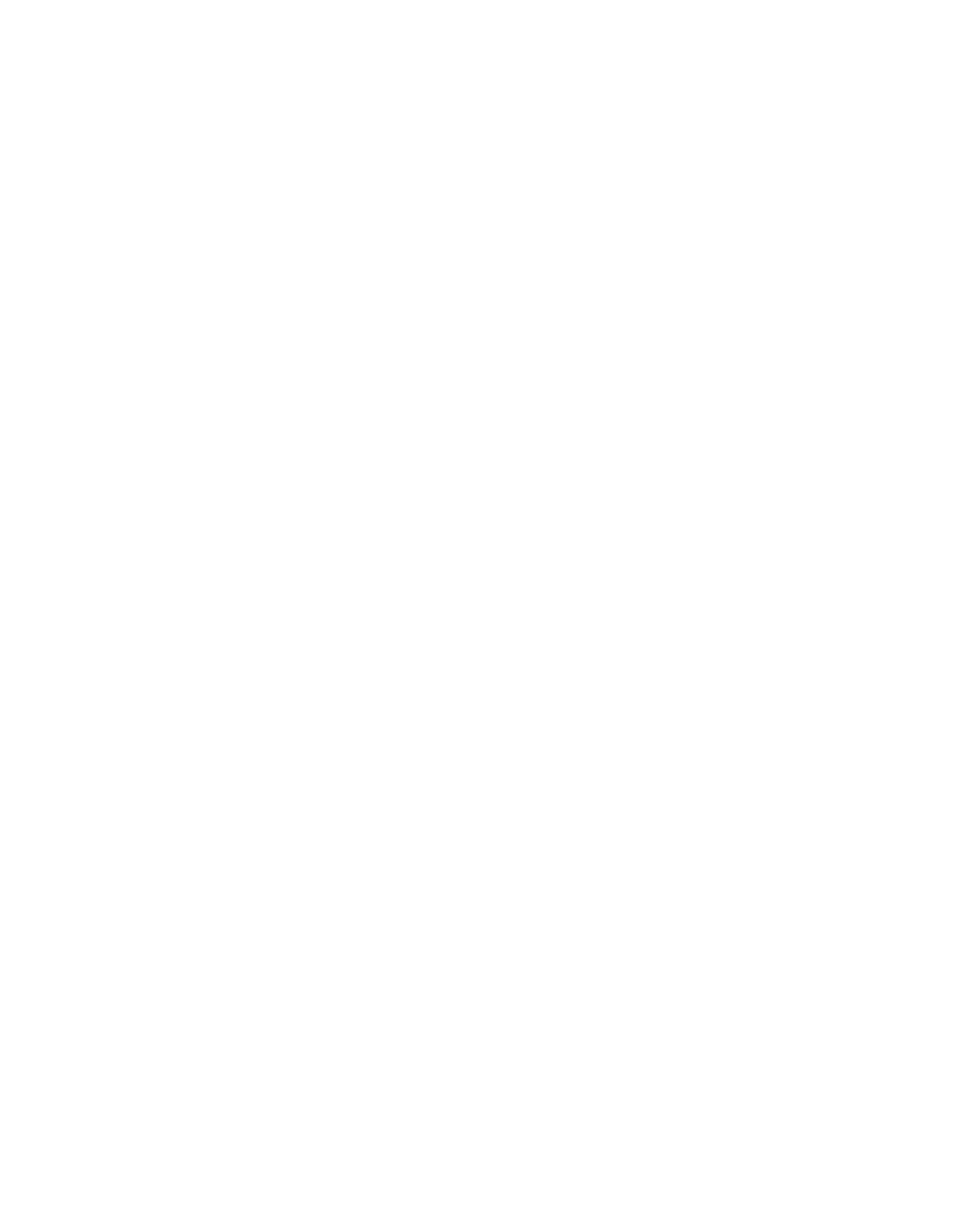We have found this model a useful way of helping to break apart and analyze discreet elements of risk. A good examples comes from a time when we were working with local tribal guides to lead a group of students through a new area. After extensive discussions (conducted in Thai and Bak'er'yaw) one of two possible trails was selected as being "safer" in the judgment of the local counterparts. However, once far down the selected trail, it became clear that "safe" didn't mean what we thought it did—as the trail was narrow and along the top of an extremely steep slope high above a river. As the instructors were rigging a rope over some of the more difficult sections, we were wondering how bad the other "unsafe" trail must be. Later on, we went back and found that the other trail—while muddy and slippery—was only 2-3 meters above the river, not 200-300 meters above it! That night in the village, talking over the incident, we realized that "safe" to local people was referring to probability (the chance of falling), but not related to potential severity (the consequences of a fall). Thus, they had judged a dry but narrow trail "safer" than a wide muddy trail, as there was less chance of slipping and falling. However, the consequences of a fall on the "safe" trail were severe, while the consequences of a fall on the "unsafe" trail were minor. Using Graydon and Hanson's formula helped us to break apart different areas of risk, and understand how different cultures and languages interpret what is, and is not, safe. Now, when talking with local people about trail conditions, we explicitly focus on probability and severity as distinct aspects of the trail—instead of lumping everything together into "safe" or "unsafe" based on local perceptions.

An additional area of risk management with which international programs must consider encompasses the very different values and expectations regarding avoiding risk of other cultures. If a program is operating in a culture where the dominate cultural belief is that "fate" determines outcomes (what is going to happen will happen regardless of what we do), then prevention will not be valued or practiced to the same extent as it might be in a culture where agency is given priority (we can influence the outcome of events by our actions). Some cultures may not place a value on proactive risk management, which will make the job of managing risk effectively in that context very difficult. If the program administrator comes from a culture where prevention is valued very highly (as in the US), but working in a culture where fate is seen as determining outcomes (as is the case in many Asian cultures), then the host culture itself is, in a sense, a subjective hazard and/or contributing factor. Our expectations about common riskavoiding behavior (such as wearing a seat belt) should be carefully examined within the context

6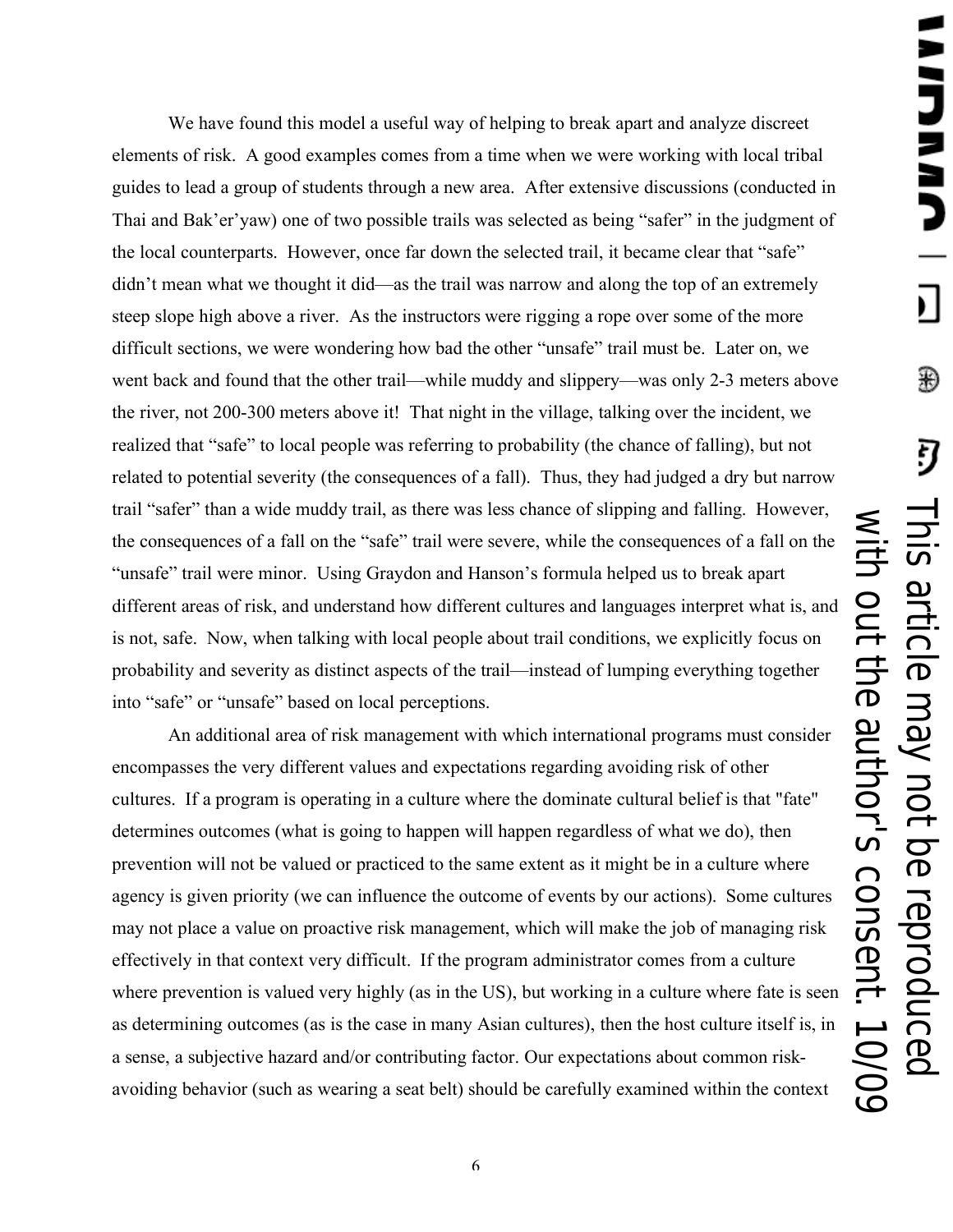of international and cross-cultural settings, as risk avoidance may not be valued where we are running our programs. The dangers of working in a culture like the US, where common wisdom tells us that we are one hundred percent the "masters of our fate" is left as an exercise to the reader!

These cultural and contextual differences mean that international programs need to identify areas of potential risk exposure that would be different from where they operate in their home environments. Practically, this means leaders of international programs need to be questioning their own—and others—definitions of "safety" as well as "risk." This also means extra due diligence is needed, from inspecting vehicles (since "safe" may only mean that the engine runs, not that there are seatbelts), to understanding local languages and customs.

#### **LEADERSHIP AND JUDGMENT IN INTERNATIONAL SETTINGS**

"Leadership means timely, appropriate actions that guide and support your group to set and achieve realistic goals. Great leaders create an environment that inspires individuals and groups to achieve their full potential." (NOLS, 1999)

Central to good risk management plans are leaders who are capable of carrying them out. Leadership for international programs is often not given much thought beyond who is available or next in line to direct a program or has the necessary technical skills. While we know that leadership makes a big difference in how successful the group is, as well as how safe the group is during its sojourn abroad, cross-cultural skills and sensitivity can be as or more important to success in an international setting, especially with a multi-cultural team. Instructors and leaders need to be evaluated on how sensitive they are to cross-cultural issues (not how sensitive they *think* they are). This can be very difficult, as it is easier to watch someone supervise a climbing site and evaluate how well they check the safety systems than to see how well they listen to and interpret people from another culture. Strong technical skills are, of course important, but the soft skills can be even more critical in an international and cross-cultural setting.

We have found that consciously cultivating leadership skills in our staff, as well as teaching these skills to students, have contributed towards better risk management. Building on our work with NOLS Professional Training, we have used the seven core leadership skills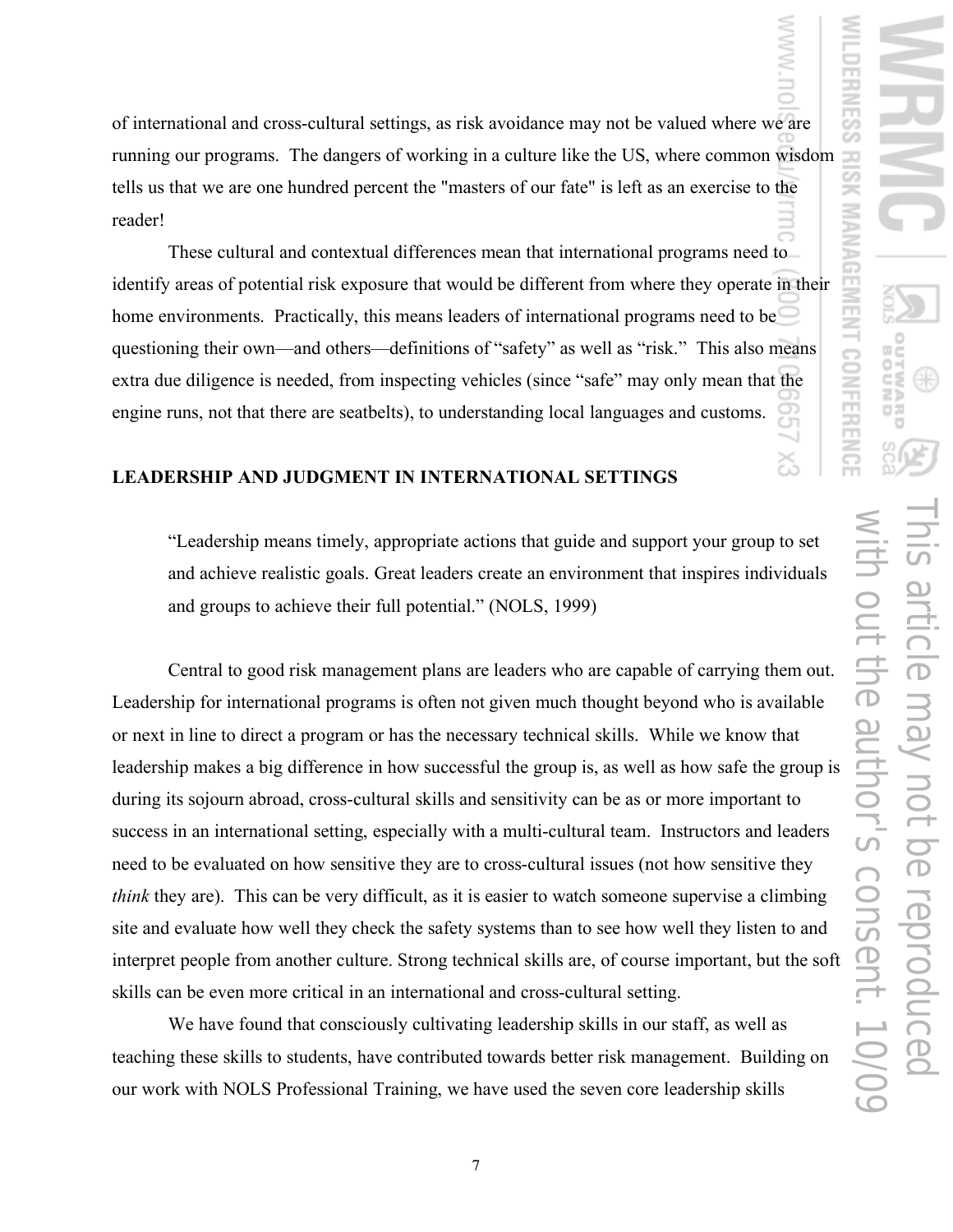identified by NOLS as a way to evaluate staff and understand where we need to focus extra attention in our international and cross-cultural context: expedition behavior, competence, communication, judgment and decision making, tolerance for adversity and uncertainty, self awareness, and vision and action (NOLS, 1999; Harvey, 1999). There are, of course, other ways to talk about and develop leadership, but we have found these seven skills a good way to think through different components of leading groups in an international and cross-cultural setting.

*Expedition behavior* refers to being courteous and caring for each other in a group. For a good team of students or mountain climbers to work well together, they need good expedition behavior. This behavior needs to be modeled by the leaders and become normative for the group. In a wilderness setting this might mean the faster hikers stopping early and to brew hot cups of tea on a cold day for the slower members of the team. In international programs, this might mean those students with a better grasp of the local language working with students whose language skills are not as good to help them buy food in the market. It can be something as simple as helping someone to lift a heavy bag onto a bus. Expedition behavior, in short, are those actions and attitudes that keep a group working well together, the sometimes small but always significant acts that contribute to a good expedition. Good "EB" is especially important when dealing with jet lag, culture shock, and the many adjustments that go into a journey abroad.

*Leadership competence* refers to technical competence for the task at hand. Priest and Gass (p.76) identify three types of competencies that leaders need to have. "Generic competency" refers to skills necessary for all activities, such as first aid, trip planning, awareness, etc. "Metaskills" refers to areas that combine hard and soft skills, such as leadership style, problem solving, judgment and decision making, etc. In addition to these skills, leaders need to have "specific competencies" unique to the particular activities. While in wilderness education this might mean technical skills like kayaking or rock climbing, in an international and cross-cultural setting, these skills might include competency in the local language, ability and knowledge of local laws, transportation systems, and other essentials of daily life.

For international programs perhaps the most important "competency" is cultural sensitivity and understanding, which directly leads to appropriate behavior in a culture. The more sensitive one is to the norms of a culture, the greater the likelihood that one will behave in culturally-appropriate ways. Cultural knowledge and sensitivity (or lack of the same) directly and indirectly influences the safety of the group in two ways. First, culturally-appropriate

8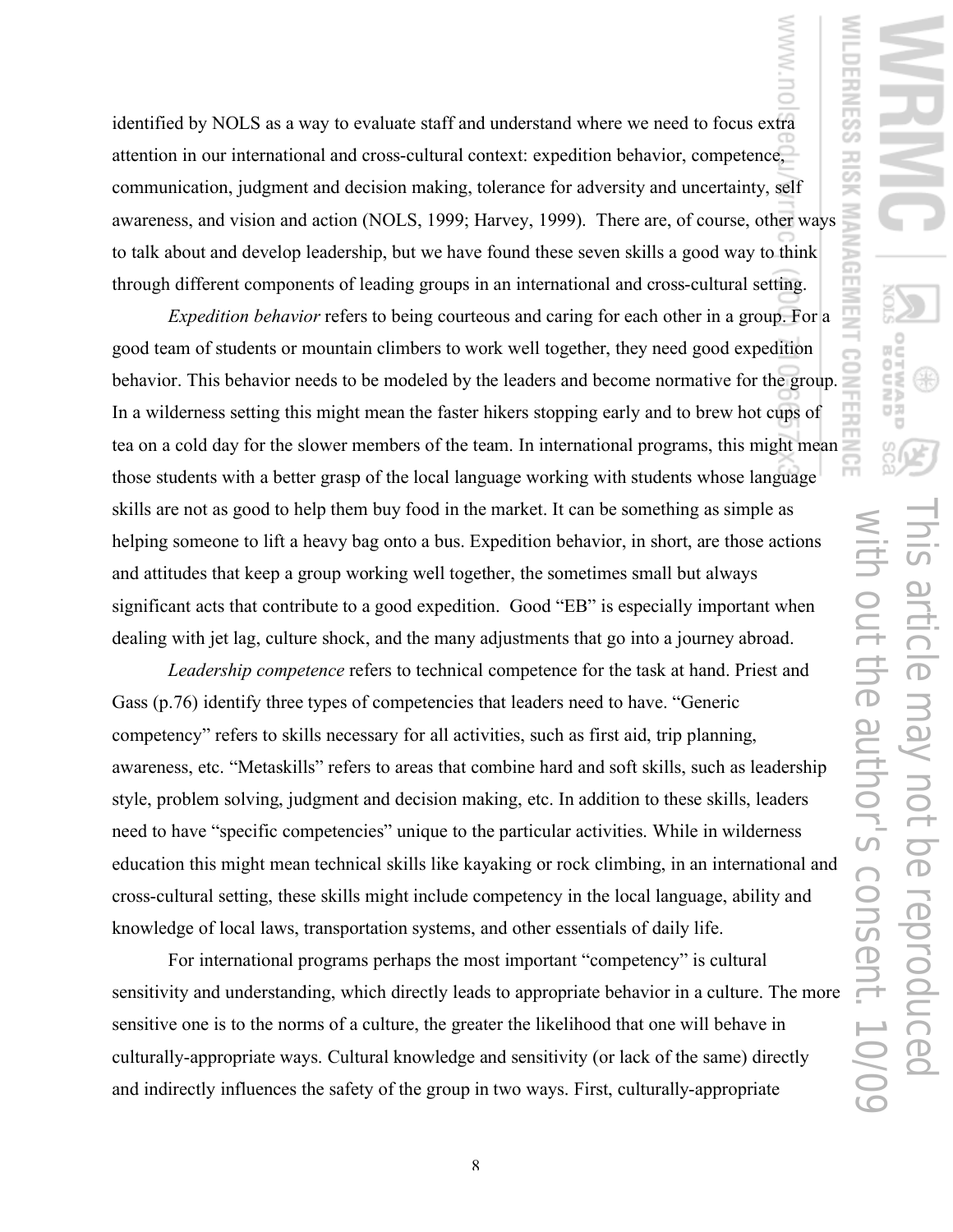knowledge and behavior can help avoid potentially dangerous situations. Second, culturallyinappropriate behavior can, conversely, create an unsafe situation.

An example we know about helps illustrate this point. Another program had a group of participants in a village homestay. All of the participants were asleep in the home of a local village leader when the wife of the village headman woke up the group leader at 3 AM, and asked for some money. When asked why, the leader found out that armed drug traffickers were outside, demanding payment—money the village headman did not have. Because he had grown up in the region, the leader was able to sit down with the village headman and the drug traffickers, and help defuse the situation. Because the leader was very calm and able to understand not only the language but the underlying cultural issues, he was successful in keeping his group safe. Not all situations involve angry drug smugglers with AK-47s in the middle of the night, but simple tasks, from getting wilderness permits to making sure the local contact will answer the phone in an emergency all depend on cultural sensitivity and understanding of local norms.

Cultural sensitivity, knowledge and behavior, or "cultural competency," is a necessary but not a sufficient condition for a safe international program. Conversely, cultural incompetence can turn an otherwise safe situation into an unsafe one. For example, by being loud and attracting attention to the group, a leader who doesn't understand local norms of behavior can place his group in a dangerous situation. While this can be directly dangerous in village settings by offending local people (especially during festivals and other events), this can indirectly increase the risk exposure of a group by raising their profile and highlighting that they don't know how to operate within cultural norms. Groups which *do* understand local cultures and norms are perceived (correctly) as having better resources and relationships, which act to protect the group.

In groups, there is a second level in which cultural sensitivity is important. The *modeling* of culturally competent or incompetent behavior becomes critical to the safety of students abroad, as students will look to their leader and model their own behavior after the leader's. If the modeling is not appropriate, when the students are on their own they may end up in potentially dangerous situations due to their cultural ignorance. Likewise, they may be in a safe situation and turn it into an unsafe one through cultural insensitivity. In other words, cultural sensitivity enables the group leader to safely lead his or her group, and by modeling culturallyappropriate behavior the leader enables the students to be safer when they are on their own in the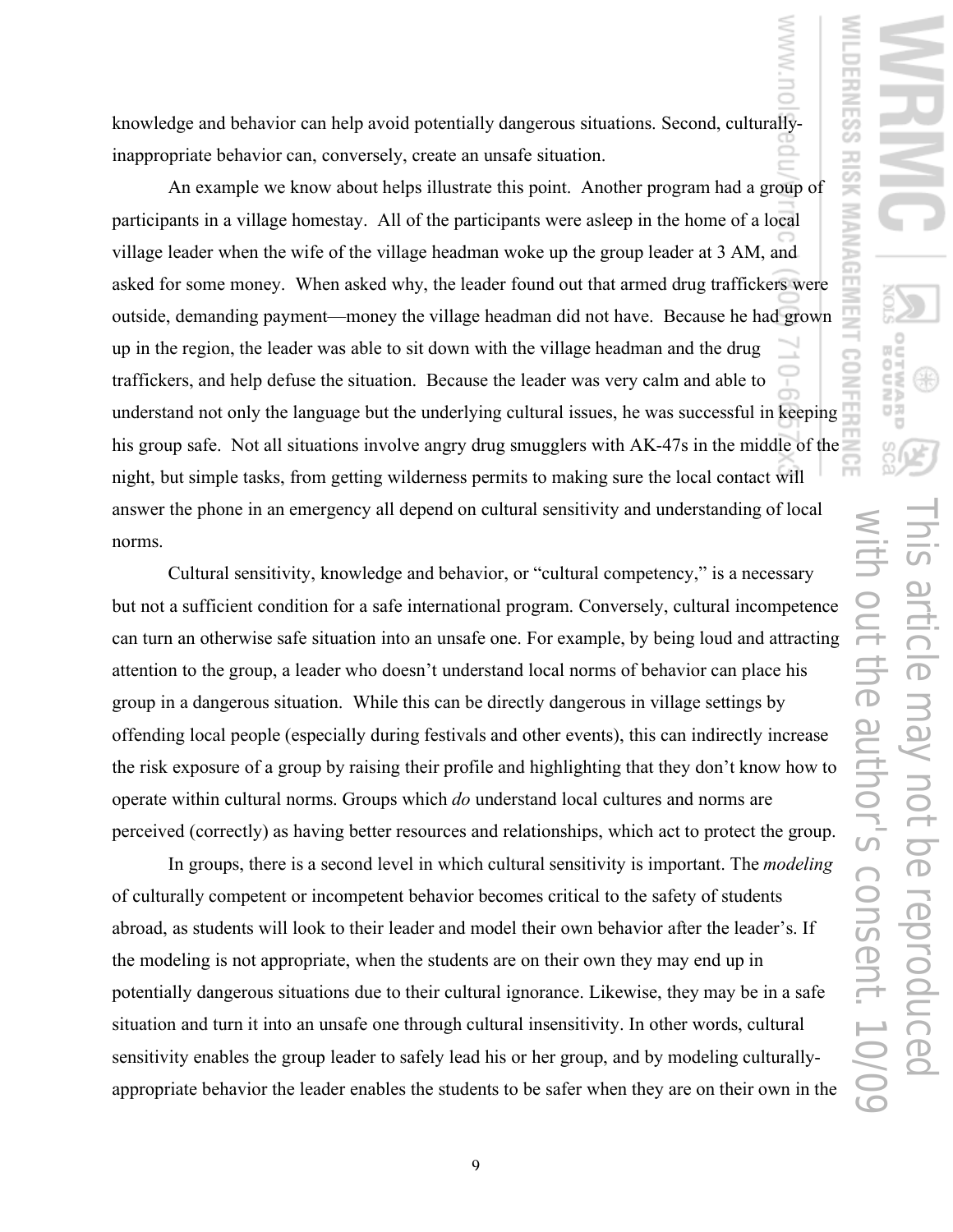host culture. Conversely, someone who is culturally insensitive is dangerous in two ways: directly when leading the group, and indirectly, when participants are on their own. For example, correctly understanding and modeling culturally appropriate dress and behavior on the part of the leaders can help the participants understand how to act in a way which will help them to blend into the local culture, rather than potentially being taken advantage of if they "stick out" and draw attention to themselves.

Concerns over cultural competency do not just extend to people abroad. International programs often are led by local people and by experts from the host country. However, one cannot assume a citizen of the country will understand and be able to operate in a specific local culture. City people may have little understanding of village culture and may approach it with preconceptions and stereotypes. Likewise, people from one region of the country may not understand the culture or language in another, and members of ethnic-majority groups may not understand the culture or language of ethnic minorities. It is important for risk managers and group leaders to understand these differences and develop ways of compensating, for example, by finding local people rather than relying only on people from the capital city.

The leadership skill of *communication*, the ability to communicate and listen, is often more difficult in an international context than in a wilderness setting. Participants and leaders often use a second (or third) language, and even when they share a common language there may be regional or cultural differences in nuance, meaning and understanding. Not only are communications skills important within the group, in the context of international programs, good communication skills extend to the people and culture outside the group. Cultural differences also impact communication, because they influence behavior beyond words. For example, in Thai culture what is not said can be more important than what is said. Even someone fluent in the Thai language who does not understand the importance of what is left unsaid would have a hard time communicating and listening accurately. Thus, someone planning an excursion into the Thai countryside may be told things are fine, but what they are *not* told may be the key factor in deciding if the expedition is going to be safe or not. Recognizing this is happening requires both cultural competency and good communication skills.

Another example in Northern Thailand helps illustrate this point. After planning a trip to study specific mountain forest ecosystems, linking together several villages and deciding on an itinerary, the instructor team talked it over with local people knowledgeable about the area.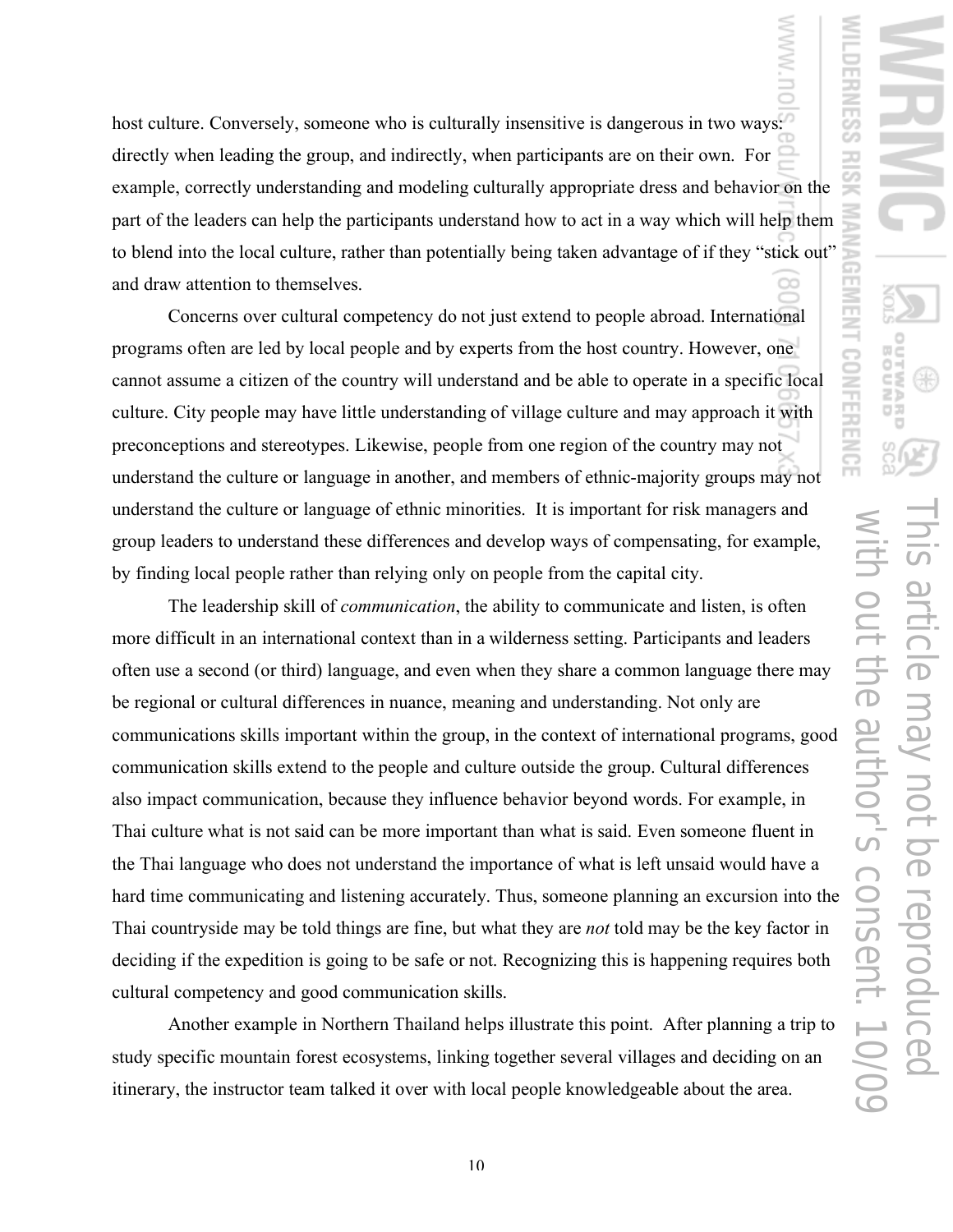While the local contacts agreed that it was a good trip, and said that the villages and the route were safe, the instructor team noticed that they talked more about some villages than others. After further discussion within the instructor team, they agreed that the villagers seemed to be reluctant to talk against the plan the instructor team had already decided on. After the most senior instructor left so that the more junior instructors were able to have a more "candid" talk with the villagers, the feedback from the villagers was very different. This talk revealed that the villagers did not think it was a good plan after all, but out of respect did not what to contradict a more "senior" person—respect being a key value in Thai culture. Subsequent to this talk, the route and the course of study were revised. Three key factors allowed the instructor team to reveal the "unsaid" information. First, all of the members of the team were sensitive to both verbal and non-verbal communication, and were able to pick up on what was not being said about the villages in question. Second, the instructor team had enough rapport to be able to honestly talk through what issues—cultural or otherwise—might be influencing what they were hearing. Finally, the senior instructor had enough insight and humility to know that his presence was causing problems—and trusted the other instructors to figure out what was going on without him there.

*Judgment and decision making* refer to using appropriate decision-making styles for the task at hand. "Decision making should reflect the gravity and urgency of the decision being made" (Harvey, 1999, p. 173). This means both how one makes a decision and, also, when a specific type of decision making is appropriate. For example, autocratic decision making may be appropriate in a crisis, but consensus-based decision making might be appropriate in other situations. Judgment and decision making require correct assessment of subjective and objective dangers. As discussed earlier, subjective and objective dangers can combine, and one needs to recognize these combinations and guard against poor judgment.

"Judgment is something that can be learned, but only with reflection. Two people who go through the same experience will have two different results. The person who does not reflect on her experience will miss the opportunity to learn and develop her judgment. That person will make the same mistakes over and over and never develop the judgment it takes to be a good leader. The person who takes a moment after a consequential mistake to think things over and reflect on the lesson learned and seek input from outside sources will develop good judgment in a hurry." (Harvey, 1999, p. 173)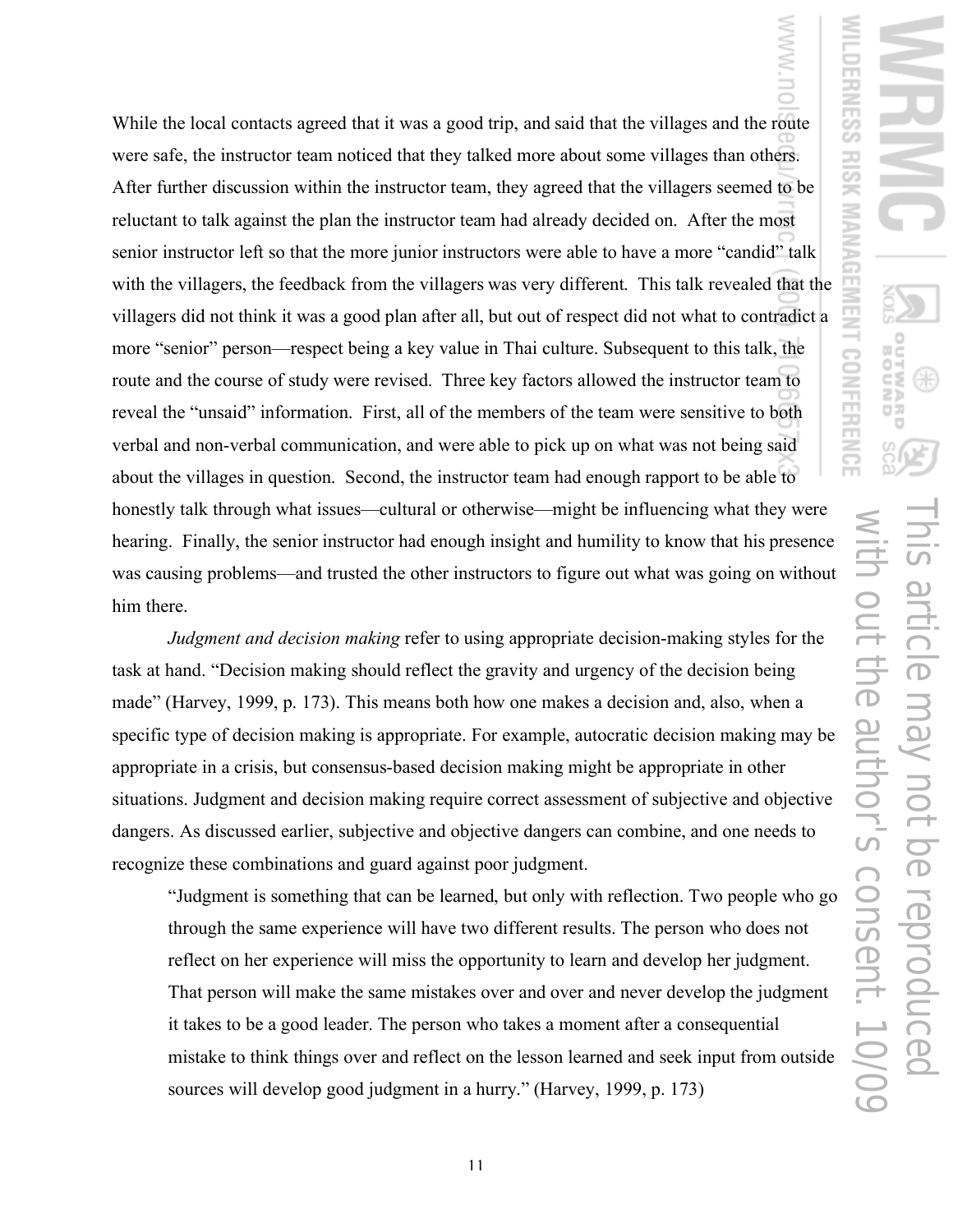A key part of developing judgment is seeking input from outside sources—in this case local people familiar with the environment, culture and geography of the places we go. For example, a sea kayaking trip would benefit enormously from talking over weather, tides and currents with local fishermen. Where interacting with local cultures, having local people help the group understand what things mean from *their* perspective is invaluable.

Another key leadership skill is *tolerance for adversity and uncertainty*, an ability to work under pressure, keep calm, not complain, and deal with the inherent stress of leading. Good leaders learn to endure and enjoy hard work and challenge, and "live in rhythm with what you cannot control; control what you can" (NOLS, 1999). As with cultural competency, this is a skill that can be modeled to participants, helping them to develop tolerance for situations which they might be having a hard time and struggling. While in the wilderness this might mean keeping a positive attitude while hiking in a rainstorm, in an international setting this might extend to difficult travel situations, unclear expectations from host families and many of the aspects of cross-cultural immersion. Sitting in a tribal home around the fire, we have noticed our students get nervous because they don't understand what tribal people are talking about—even when just talking among themselves. By modeling tolerance, our instructors can help the group adapt to not knowing what is going on. While our instructor teams are multi-lingual, if we are in a situation where there is a language being used that we don't understand, rather than constantly interrupting for translations (not tolerating uncertainty), we let the conversations flow naturally, modeling comfort in a situation where we don't know exactly what is being said. The instructors also demonstrate judgment by knowing when to interrupt (such as with a safety related discussion) and when not to (such as when the villagers are talking around the kitchen fire while cooking).

Two final leadership skills are *self-awareness* and *vision and action*. Self-awareness is knowing your self and your reactions, strengths and weaknesses. In the context of international and cross-cultural programs, self-awareness can help a leader understand his or her limits, recognize fatigue, burn out, or when assistance is needed. An important part of this is knowing your own culture, and how you react to situations compared to the host culture. For example, in Bak'er'yaw culture, when speaking about a sad or uncomfortable situation, people will smile. Without understanding this reaction, it would be easy to misinterpret both what is said and the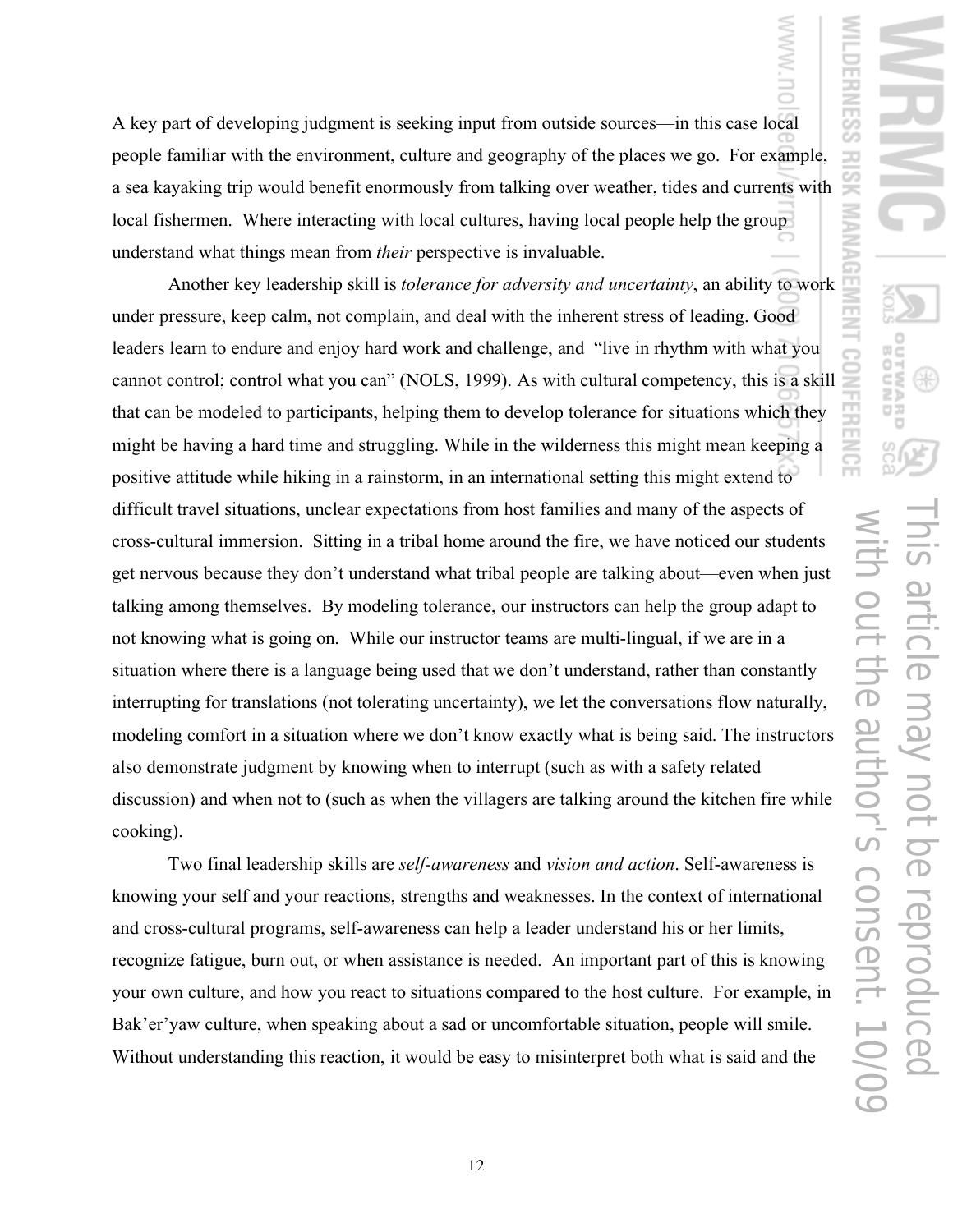body language of the people you're speaking with. Self-awareness also helps you to see how your behavior impacts others—critical both with host cultures and in a multi-cultural team.

Vision and action refer to knowing what needs to be done and how to do it, knowing where to go and how to get there. Just as in home-country programs, this can be enhanced in international programs by careful pre-planning and program design. However, additional challenges exist in the international setting, as pre-program visits can be difficult and/or expensive, and all the factors which will impact a trip may not be known. Seemingly simple tasks (like getting fuel for the stoves) can become a major epic abroad, and leaders with strong skills of vision and action will be able to have contingency plans for when things inevitably go awry.

Choosing a leader for an international program can be difficult. In addition to technical competency, a leader must be competent in basic leadership and risk management skills, and strong cross-cultural skills. How does the person deal with stress? Is she "cool headed" in a crisis? Does he get rattled easily? The ability to handle stress is, possibly, the most important factor in safe outcomes. As we know, risk management plans are worthless if, in situations of high stress, one cannot execute those plans.

### **SAFETY COUNTERMEASURES**

Risk management strategies can be grouped within what Priest and Gass describe as "safety countermeasures" (1997, p. 93). They describe three types of safety countermeasures that are useful in the face of both objective and subjective dangers. Proactive/primary measures are procedures carried out in advance, such as "reconnaissance trips," orientation, site pre-visits, training, and dissemination of written information. Active/secondary measures are actions during a program, as well as during an accident, such as first aid, evacuation, and the on-site recording of incidents. Reactive/tertiary measures are follow-up actions after an accident, investigations and final documentation. These can be extended beyond use in the wilderness into international programs by focusing on appropriate modifications to pre-program, program and post-program procedures.

Proactive/pre-program measures involve preparing any documentation, policies and procedures before the start of the program. For example, specific procedures, known as "accepted field practices" (AFPs) or "standard operating procedures" need to be developed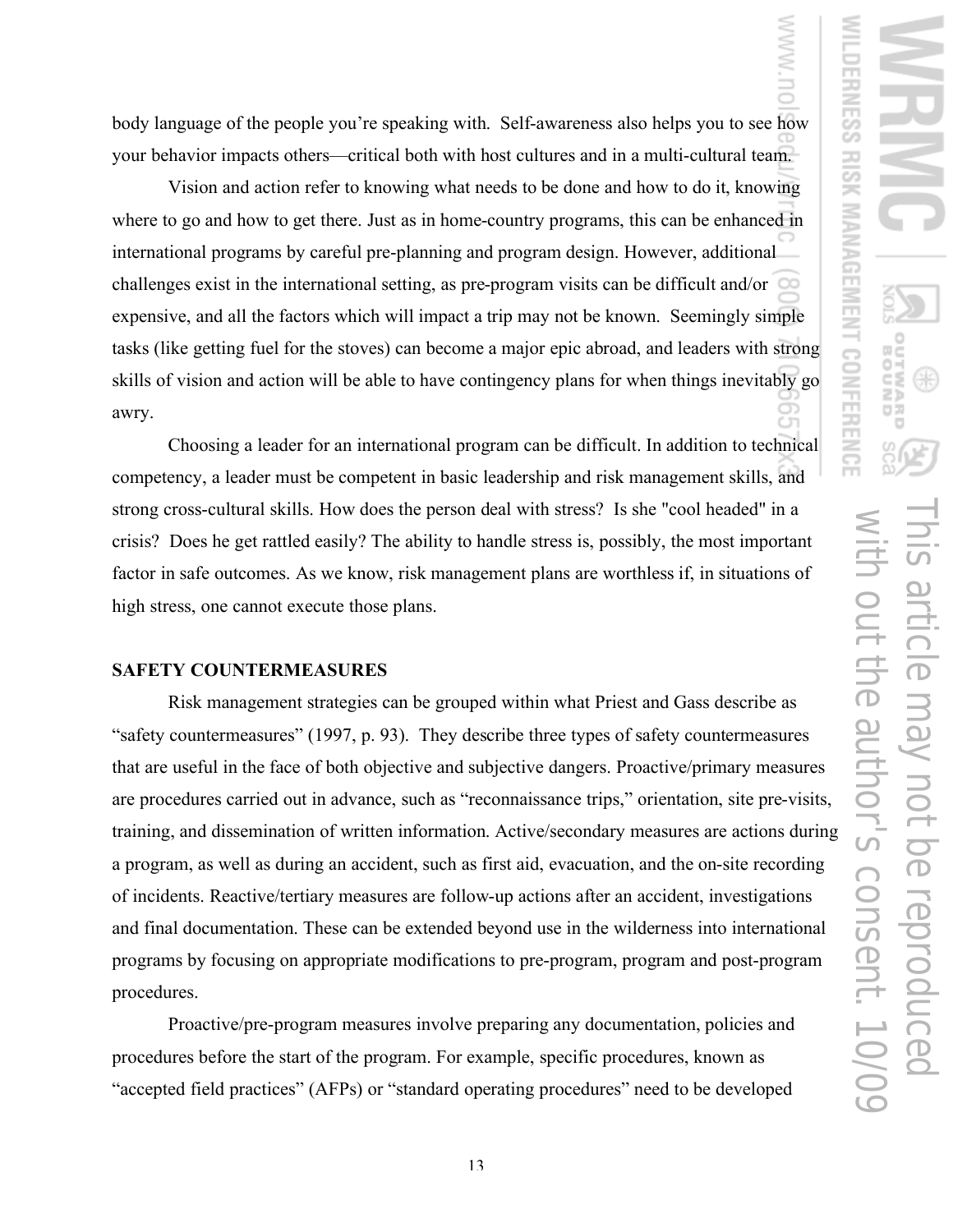beforehand to ensure a consistent risk management plan. These can be quite detailed, depending on the activity, but are in place so that field staff members understand what to do. For example, loading and unloading from a ferry onto smaller "long-tail" boats in the ocean can be done safely, but clear directions on what is OK (passing bags by hand) and what is not OK (jumping down into the smaller boat with a large backpack) need to be in place before one is in the situation. In an international setting, these take on added importance, and need to include cultural issues as well. There are obvious differences (some cultures don't shake hands, for example) as well as less obvious ones. If you are going to be interacting with government officials, for example, are there may be certain expectations in terms of how you should dress, how to conduct business or ask for help in an emergency. Other things might not be as critical, but are still important. For example, in the villages in Thailand, if we are making a donation to a village or paying a guide, we place the money in an envelope first. While not required, culturally it is seen as more polite, and helps build positive relationships with local people.

An important part of pre-program risk management planning may involve reconnaissance trips to field sites. When setting up a new program this can be an involved process, taking several days and involving a number of field staff members. In an international setting this can be especially important, as it give you time to assess contextual and cultural risks which may differ from that in your home country. Our trip-planning documentation includes writing down the state of available medical care, the condition of roads, local contacts, evacuation plans, photographing key sites, and a great deal of other relevant information. These trips also help in figuring out logistics and timing, as well as building and renewing relationships with people. We often have found that, as we are evaluating relative risks during a reconnaissance trip, we find ways of simplifying a field study so that the study becomes academically stronger and safer. Even in areas where we have been many times, often at least some members of the staff team will go in advance of the students in order to see if anything has changed and if there are new risks or new resources. In developing countries this is especially important, as things can change dramatically in a short amount of time—roads might wash out, phones might be available in a village, etc.

Because of the dynamic nature of the environment, many programs keep course logs or journals, day-to-day records of the program kept by the leader or instructor. Course logs provide the instructor or leader of the group a chance to stop and record significant events during the day.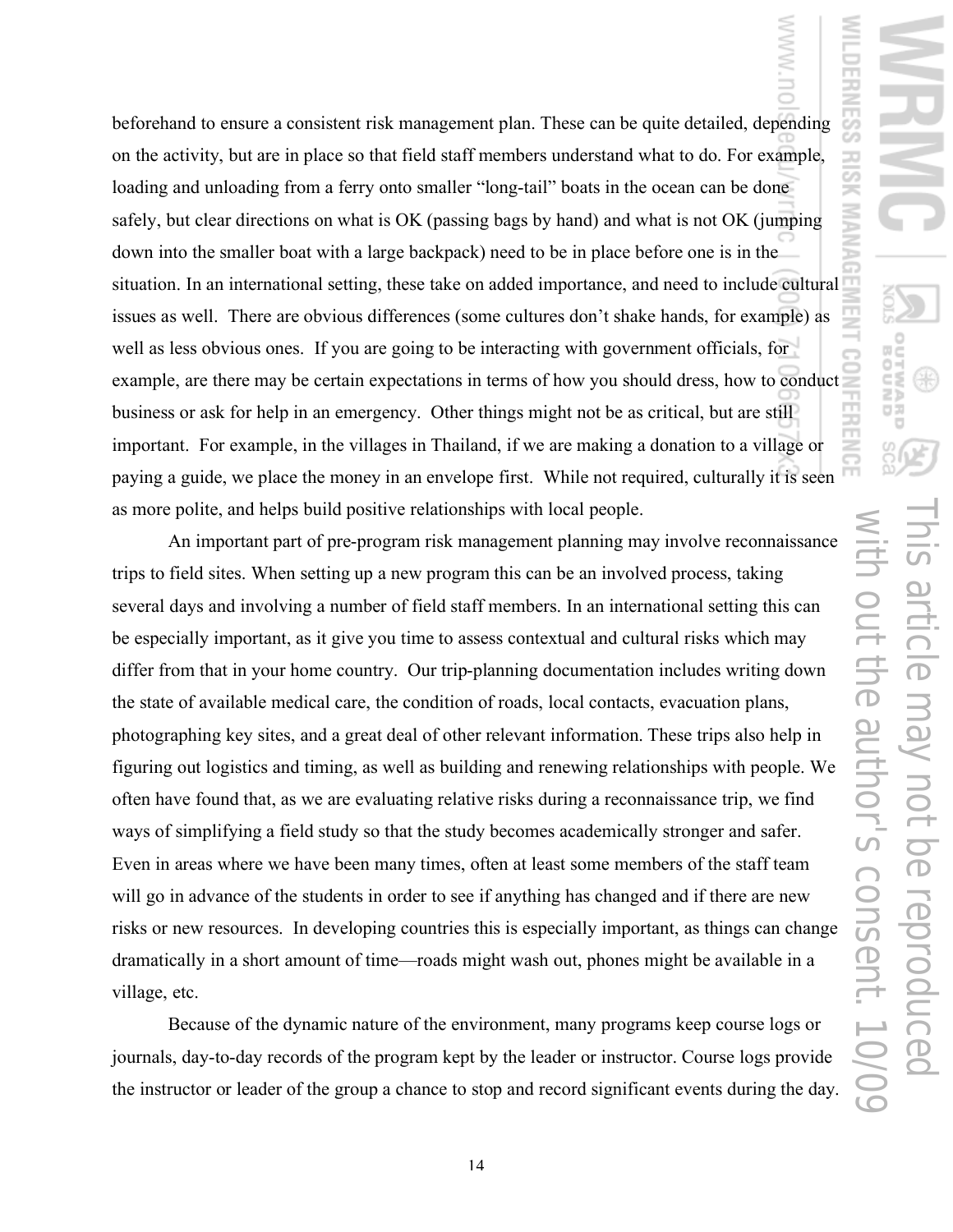They do not need to take a lot of time, but are they useful in terms of overall record keeping, and for helping program coordinators at the office in-country know what is going on in the different field courses. Important changes since the reconnaissance visit can be noted, concerns with specific students and other issues all have a place in the course logs. More important, they provide institutional memory, and allow us to keep tabs on any necessary changes in AFPs or other risk management related issues. Reviewing course logs with local people—from national park or forestry officials to villagers, can be very useful, as they can point out near-misses, or other useful information that you would not be able to collect on your own.

In addition to course logs a designated leader (field staff) is responsible for filling out incident reports if someone is injured. Unlike wilderness education, our incident (cultural or accident incidents) and near miss reports (an event where a cultural incident or accident was narrowly averted) incorporate cultural "incidents" as well. For example, we might record an incident of a student offending a host family in a village, and what we had to do to deal with that. Later trips to the same village can follow-up on the incident, and help to continue to build strong relationships.

Reactive, or post-program procedures, assess how a completed course went, and include writing up any necessary reports as well as debriefing both students and staff. We review risk management procedures, note any necessary changes, revise and update AFPs, and begin the process of planning for the next course. Student and staff evaluations are a very important part of this process. Walking students through the program chronologically, and then involving the students in the evaluation and assessment, with the goal of improving the program, has been essential. Once students realize that we are serious about listening to their input (which we establish early on in debriefings during the course), they are invested as stakeholders in improving the programs. Some of the best ideas for field courses have come out of student debriefing and review. Likewise, reviewing a course and debriefing staff as well as local villagers is critical, especially after a difficult student group or if there have been any incidents during the program. Having the course log to consult at debriefing is valuable, as we can recall together what happened on a course, and decide what went well and what may be improved. In an international setting, this needs to include members of the host culture (ideally as instructors or staff) to identify any areas of cultural concern. For example, certain areas of the forest may be "off limits" if there are ritual or other uses for the land (e.g. sacred groves, abodes of the spirits,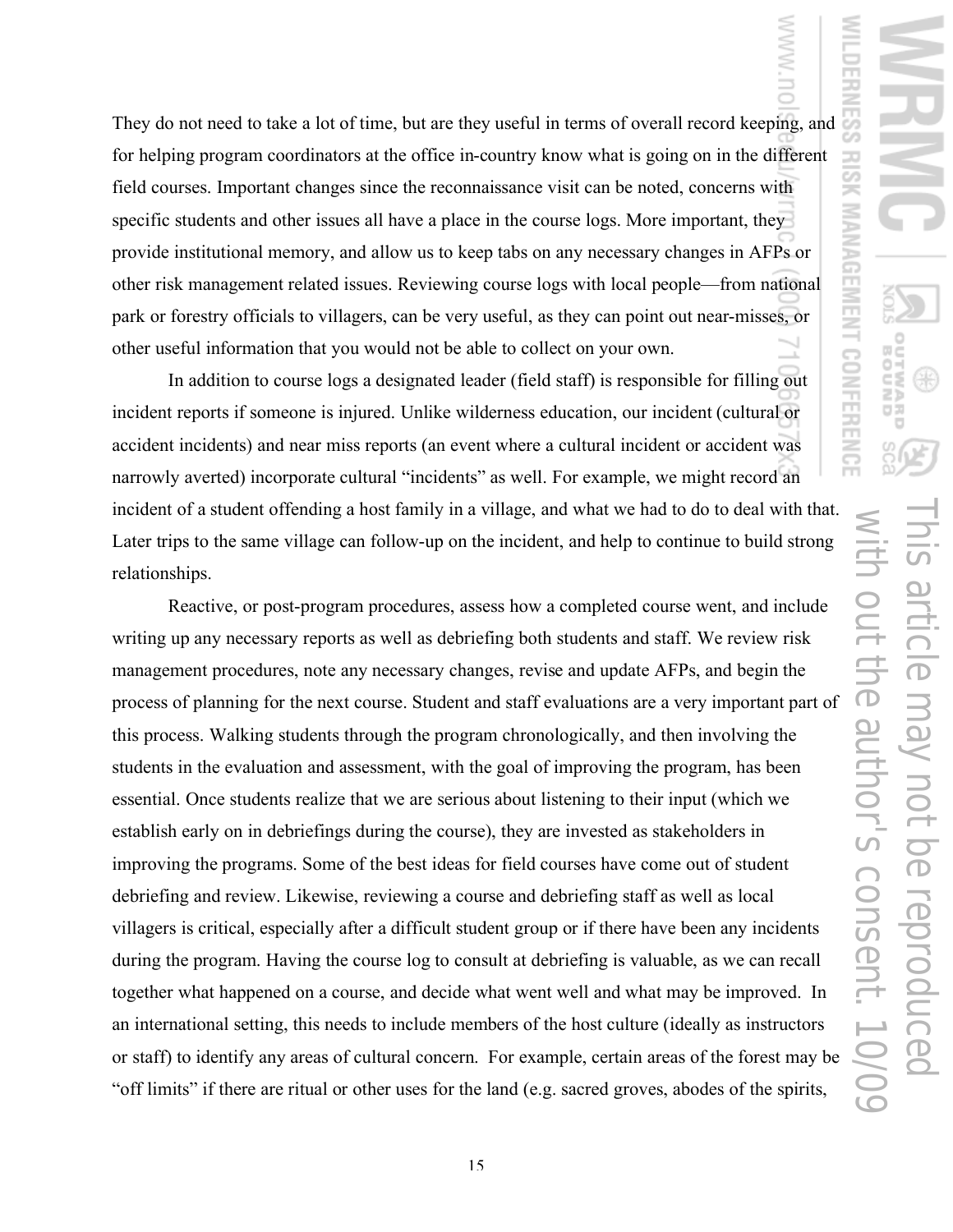etc.). It is very important to know about and be able to recognize these places—in a sense cultural "leave no trace."

#### **MEDICAL CARE AND RESCUE**

Assessing medical care in any country is critical, including local emergency services and hospitals. As professionals working in an international setting know, emergency services we take for granted in North America often do not exist in developing countries. Key aspects and assumptions about rescue and medical care may be different in developing countries as well. For example, in a rescue or evacuation, what resource do you have? Not only may helicopters not be available, roads on the map may not be in good repair, or only be seasonal. While hospital services in most capital cities are excellent, what about regional hospitals? Is extended care available? Do emergency personnel know how to care for someone with a suspected spinal injury? Does the emergency room know? Carefully examining our assumptions about what happens once we turn someone over to more highly trained medical professionals is important, as those assumptions may not hold up in a very different context. An important part of planning for a trip should include how the trip—even if self sufficient in a wilderness setting—is going to be able to interface with existing medical care in the host country.

## **THE LURE OF TECHNOLOGY**

There are seductive enabling technologies which many programs consider purchasing in order to make things "safer." However, it is well known that judgment and experience are more valuable than equipment and gear. Just as some backcountry travelers assume a cell phone can get them out of trouble (and as a result of this thinking take greater risks), we do not assume advanced telecommunications or other equipment will be of use in a crisis. While we carry satellite phones, global positioning systems, digital cell phones, radios and other equipment as necessary, our risk management plan includes contingencies in case the technology fails. All of these things can augment a risk management plan, but they are not substitutes for a well-trained team and a clear understanding on the limitations of the equipment. We have learned not to be dependent on equipment but to be prepared to improvise and "make do" with what we have. Gear breaks and batteries go dead. It is easy to think that once you've bought a satellite phone, things will be safer. However, whom are you going to call? Do you have an agreement with a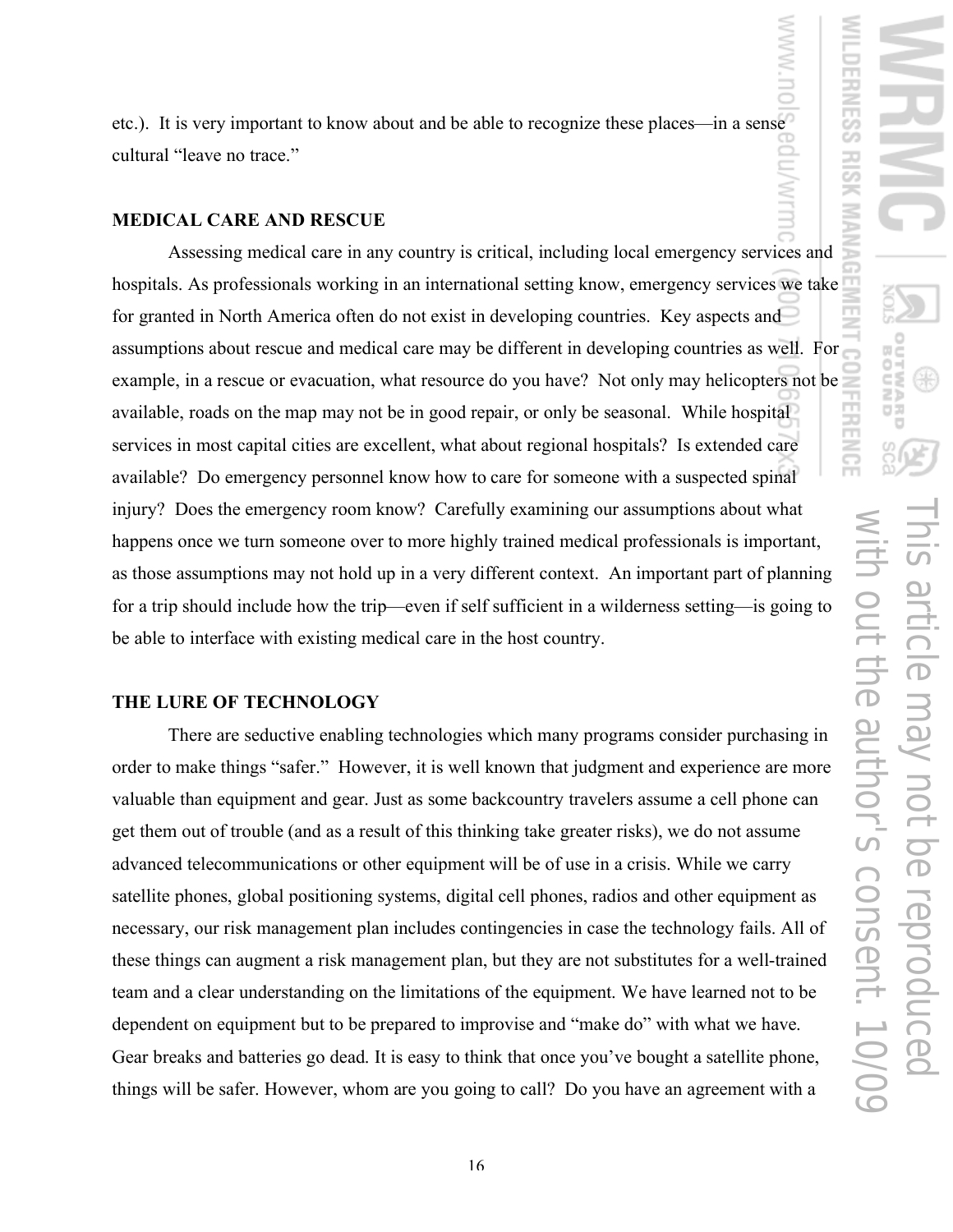helicopter medical-evacuation service or the local military? While technology is helpful, it has to fit within a wider risk management plan to be of use. An added challenge internationally, is that in developing countries the *infrastructure* may fail.

### **SHARING THE RISK MANAGEMENT PROCESS WITH STUDENTS**

The goal of wilderness education is not merely to lead students through a landscape, but to teach them to be competent to live and travel in a very different setting than they are used to. Most wilderness education programs equip students to be independent by teaching risk management principles as a part of its program. This is done through concepts such as "leader of the day," in which a student shares leadership tasks with the staff team, as well as through opening up decision-making and assessments to the students where appropriate. In an international setting, this can be expanded beyond the trailhead to include cultural and contextual considerations which impact the trip.

Sharing the reasons behind risk management decisions is important for student safety. "[T]he leader of an inexperienced party may mentally conduct a flawless evaluation of a hazard and determine that conditions are safe. But unless the leader shares the thinking that went into this decision, the members of the party may falsely assume that similar situations are always without hazard." (Graydon and Henson, 1997, p. 443) We miss an important teaching opportunity if we do not share the reasons for risk management decisions with students while leading them. Obviously, not all risk management decision processes need to be, or should be, shared with students. However, as we have shared *appropriate* decision making with students, we have found that students become more competent, skilled and reliable. For example, working with the students through a structured decision making tree while deciding on the next days activities in a village helps the students to know more about what is going on, and to understand how to make decisions when they are on their own. Within an international setting, this can be especially important as it is an opportunity to discuss and deal with student preconceptions and potential bias. Villagers are not "quaint" or "idyllic"—they have real lives and are often struggling to survive in a very challenging environment. How we, coming from a relatively more privileged position globally, impact those situations are important to talk through with students.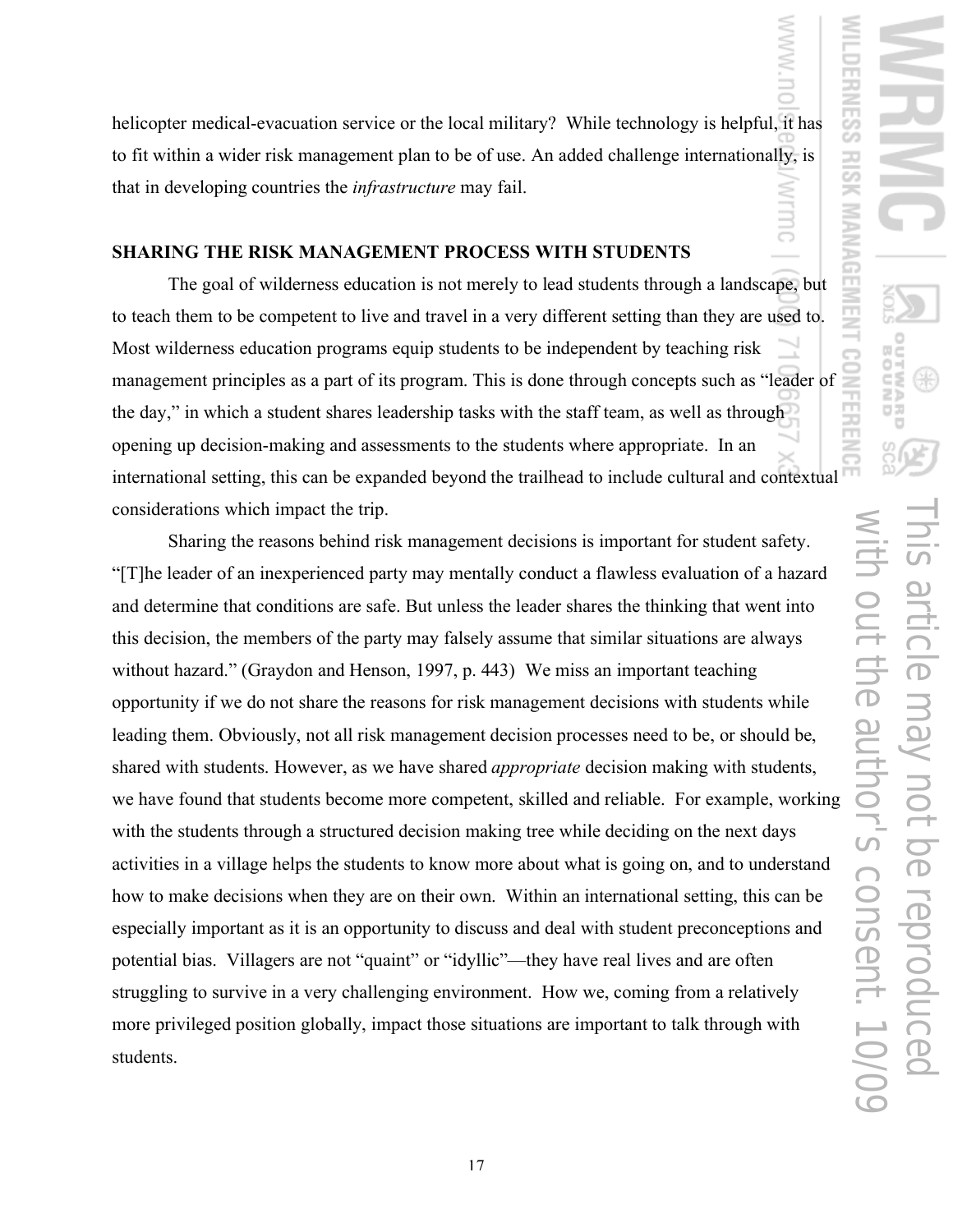Both participants and instructors can get into, and out of, potentially dangerous situations. And, as a result of no harm coming to them, it can be difficult for program leaders, to know what is, and what is not, a dangerous situation. Over time, this increases the risk exposure of a program. "You can be misled into accepting dangerous levels of risk by simple phenomenon that might be termed nonevent feedback: nothing bad happened last time; therefore, nothing bad will happen this time. Nonevent feedback occurs when we do not experience the potential consequences of our actions" (Graydon and Hanson, 1997, p. 443). Nonevent feedback usually is applied to situations where someone engages in dangerous behavior and gets away with it, such as crossing an avalanche-prone slope, but not triggering an avalanche. Each time there is a "nonevent," the person is lead to believe that the behavior is safe, when in fact it is not. People abroad often are part of nonevent feedback loops, where they unknowingly engage in behavior that is dangerous, but for some reason nothing happens. Opening up the risk management process to students by debriefing, especially after a "critical incident" where something has gone wrong or there was a near miss, is crucial to helping students overcome the dangers of the "nonevent feedback" that they often experience. Including local people in debriefing and evaluation sessions can help participants and instructors understand better possible "nonevents" that were in fact near misses. One reason this is important is that local people may be looking out for groups without the group knowing, from clearing the path of dangerous snakes to choosing a "better" beach to camp at when the real reason is avoiding a coming storm.

Sharing the risk management process with participants has helped them to understand how to assess risk, develop contingency plans, make good decisions, and how to learn safely and effectively in a new culture. We work on this with students throughout the semester. When the end of semester break comes, we require students to apply what they have learned: they are mentored by our field staff and are required to write risk-management plans for when they are on break. For example, students planning to travel to Southern Thailand by boat had to think through, and write up, what they would do if the boat was over-crowded, how they would check for life jackets, and what they would do in an emergency. On their return from break, students excitedly shared how their risk management plans kept them from getting into possibly dangerous situations, and how the plans made their travels easier, since they didn't have to "make things up on the spot." Instead they were guided by their planning. This experience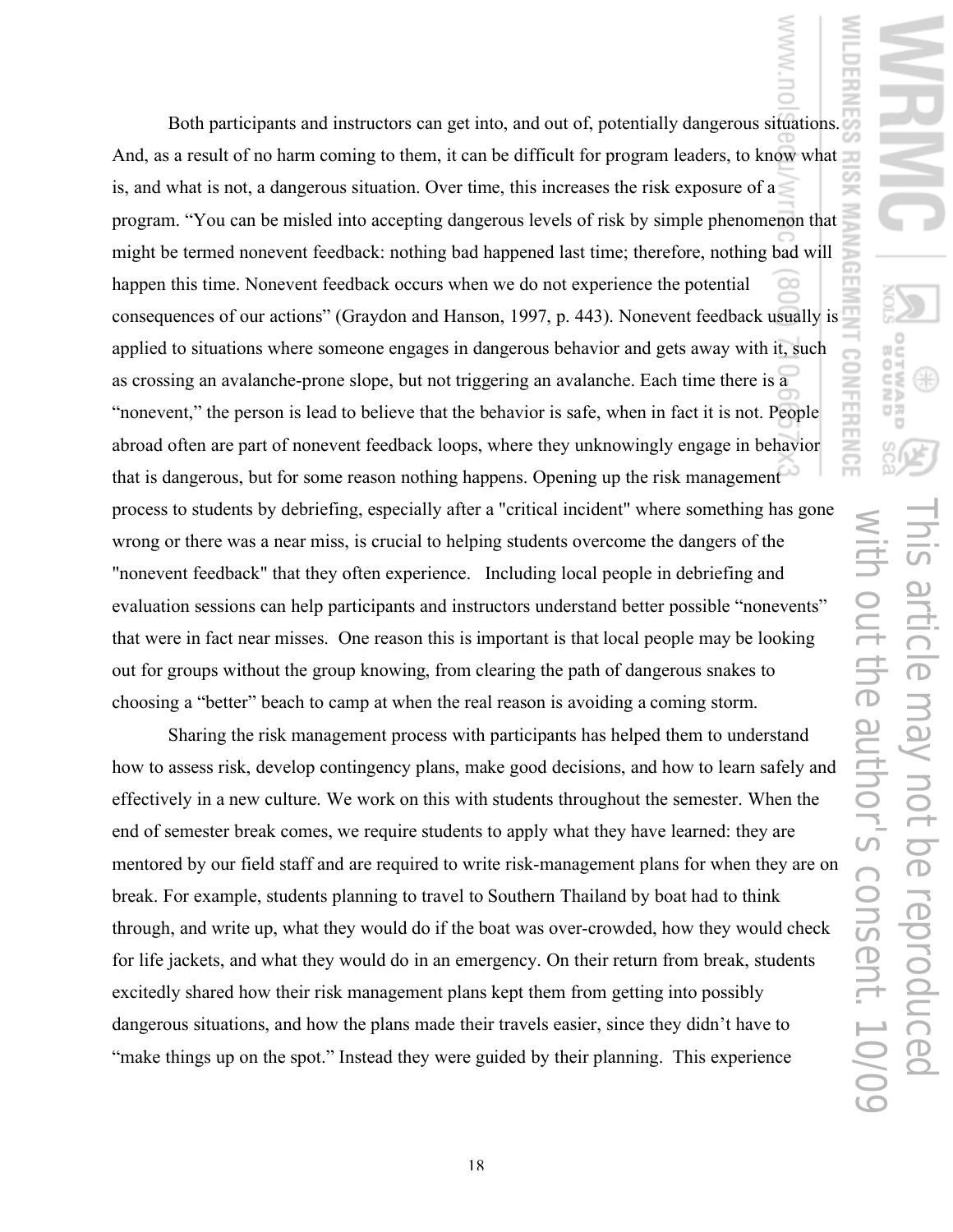positively impacted the students' academic program. In the second semester, when these students started their internships, they were well prepared to be independent and responsible learners.

#### **CONCLUSION**

Many people perceive rock climbing as a high-risk activity. However, as borne out in accident statistics and analysis of person-hours per activity, there is a much higher risk of being killed or injured on the drive to the cliff than during the actual climb. We perceive traveling at high speeds in vehicles as "low risk" because we do it every day as a necessary part of our lives, with nonevent feedback reinforcing the idea that cars are "safe." Rock climbing, however, is not a routine activity for many people, and for someone unfamiliar with the modern safety and protection systems that are a part of rock climbing, it seems like a dangerous thing to do. So too with going abroad. Some people perceive that *any* trip abroad is "dangerous," while ignoring the high levels of crime in many regions of North America.

The dangers are not necessarily *from the* culture, but mediated through culture. That is, culture insensitivity won't (necessarily) put you in harm's way from people, but can lead to not knowing important contextual and/or environmental facts. Local people are key, and have lived and worked in these environments for years. Good and sensitive relationships can be your key to managing risk—from learning local weather patterns and seasonal variation, to specific animals and other hazards. "Culture" is not just something you have to deal with on the way in or out of an international wilderness expedition. Culture has shaped the landscape, as the environment has also shaped the culture in turn. An appreciation and understanding of the local context and culture is the key to international risk management. Risk management in an international setting is more than just checking the government warnings about a country or picking up a travel guidebook. Cultural competence, local relationships, and deep contextual knowledge are as important as appropriate equipment, technical competency, and a detailed risk management plan.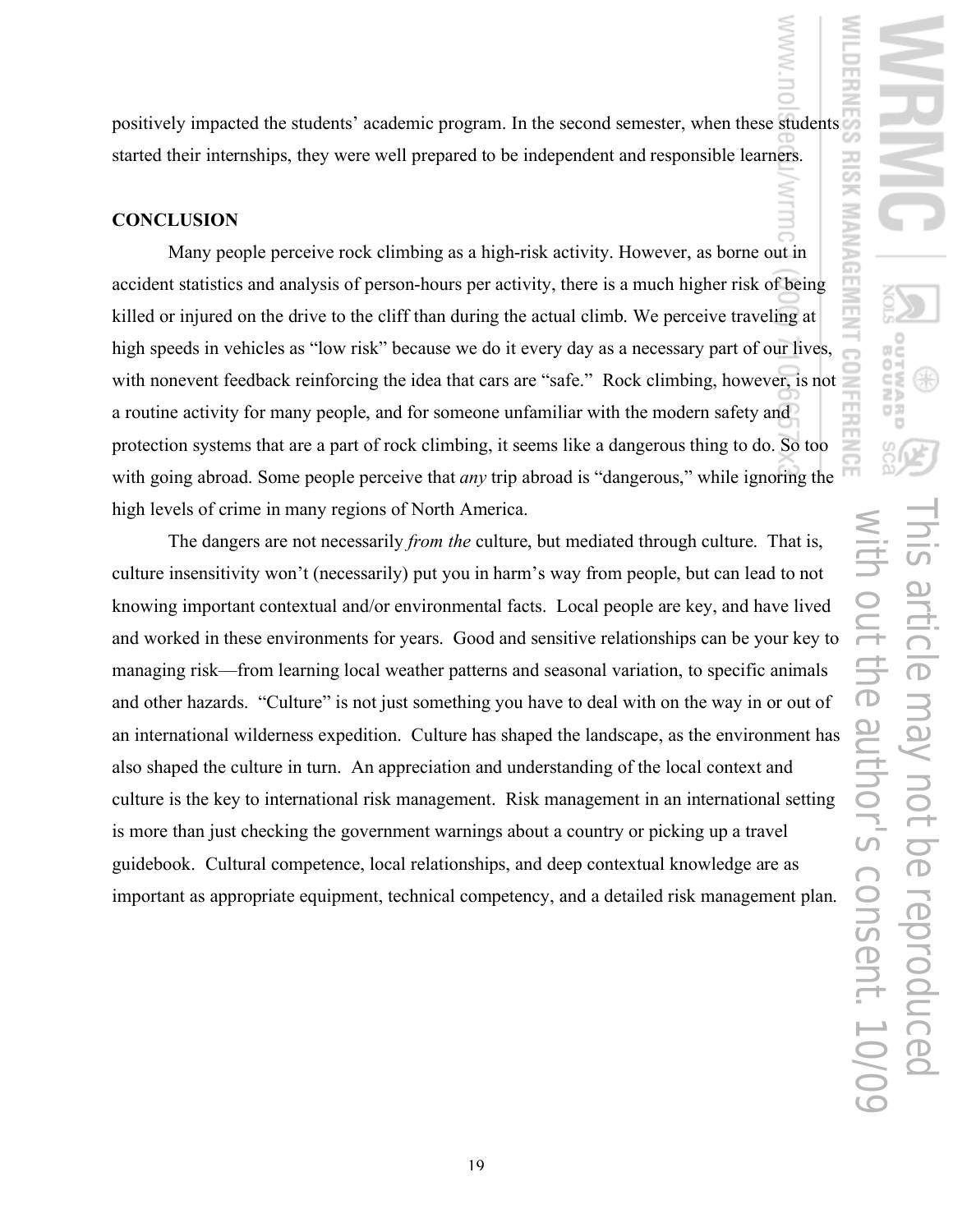## **NOTES**

\* Mark Ritchie is the director of the International Sustainable Development Studies Institute, and has lived and worked in Thailand for over 10 years. ISDSI is an initiative of Kalamazoo College, US. More information is available on their programs at www.isdsi.org, and the author can be contacted at mritchie@isdsi.org.

This article is an adaptation of an article first published in *Frontiers: The Interdisciplinary Journal of Study Abroad*, Fall 2003.

I would like to thank Araya Kruangkum, Kanokrot Sukkasem, Jakkrit Sangkhamanee, Eric Boggs, Jessica Roder and the rest of the ISDSI team for their excellent work developing and ground testing our risk management plan. Special thanks to Molly Doran, Missy White and the rest of the people at the NOLS Professional Training for their assistance in risk management and program design.

Some of the specific examples are composites or modified to preserve confidentiality.

# **REFERENCES**

Graydon, Don and Kurt Hanson, *Mountaineering: The Freedom of the Hills*. Seattle: The Mountaineers. 1997.

Harvey, Mark. *The National Outdoor Leadership School's Wilderness Guide*. Fireside, 1999.

National Outdoor Leadership School. *Leadership at NOLS*. Lander: NOLS. 1999.

Priest, Simon and Michael Gass. *Effective Leadership in Adventure Programming.* University of New Hampshire: Human Kinetics. 1997.

ò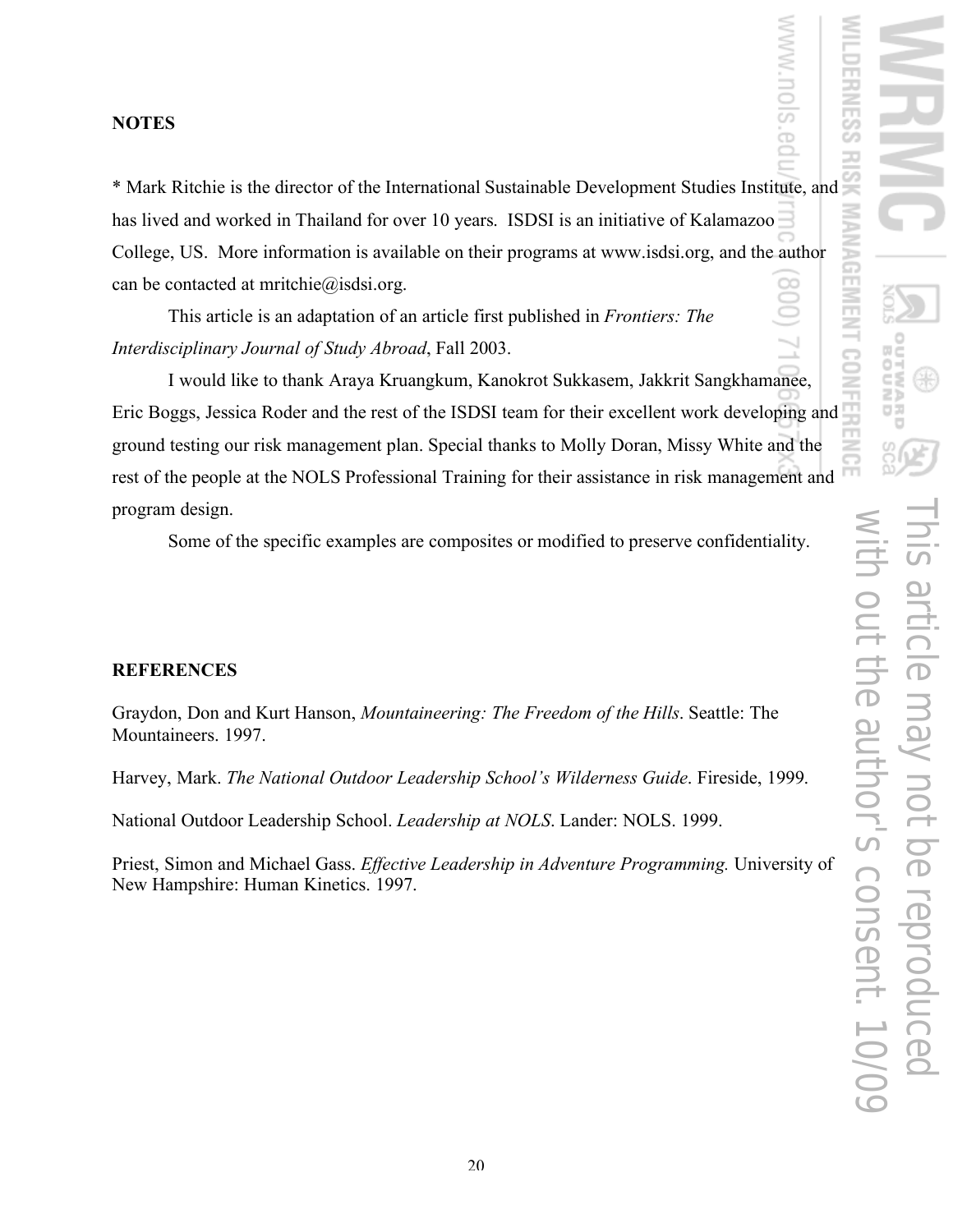# **APPENDIX A: International Program Risk Management Questions**

The following are a non-inclusive list of questions that programs with an international and/or cross-cultural component may need to consider. This is intended as a starting point for reviewing risk management issues in an international context, as each program will need to add to or delete from this list as fits their specific context.

One way to use these is to take your existing risk management plan and list each component on a flip chart or large whiteboard. Then determine what each component depends on, including what those things depend on—working backward in a "chain" of assumptions. Try and be focused (one component per session, for example) and exhaustive (be detail oriented). Once you have the chain of dependencies worked out, you can determine if those factors exist in the international or cross-cultural setting you will be working in. For example, medical evacuations generally assume that more competent medical professionals will come to assist in the evacuation. What if they don't exist in the country you are operating in? What about when the patient gets to the hospital? What do you assume will happen then? (and so on).

The following questions are designed to help in that process, and help you being to review and revise your risk management plan for an international setting.

# **Context changes**

- What language is used in the country? Are there different dialects in each region? Are your local contacts fluent in the language(s) necessary to operate there?
- Do your local contacts understand what you are saying and communicating (written or spoken)? How are you going to ensure that you understand each other?
- What language is used by the emergency services in the country? Do you have someone who can translate technical words into the appropriate language (e.g. in the case of reporting a medical emergency over the radio)?
- What differences are there in terms of legal expectations and norms? What differences (if any) exist in laws and duties? For example, while the "good Samaritan" law protects people who stop to help an injured third party in some countries, do those laws exist in the county were you will be working? What are the laws regarding medical care? Is your WFR trained instructor going to be put in jail for giving a sick villager an aspirin?
- What differences are there in terms of time expectations? How precise do you have to be? What are the local norms for "acceptable" lateness, etc.?
- List, as much as possible, common expectations you have in your current risk management plan. What *unstated* expectations are there in your plan? Do you expect that houses have electricity and phones? That hospitals have doctors? Next, examine those expectations in your country of operation. How many apply there? If they do not, what are you going to do about it?
- What key differences are there in terms of infrastructure? What are the roads like? Are they seasonal? What type of phone system is used? Can you get a cell phone? Is it legal

ò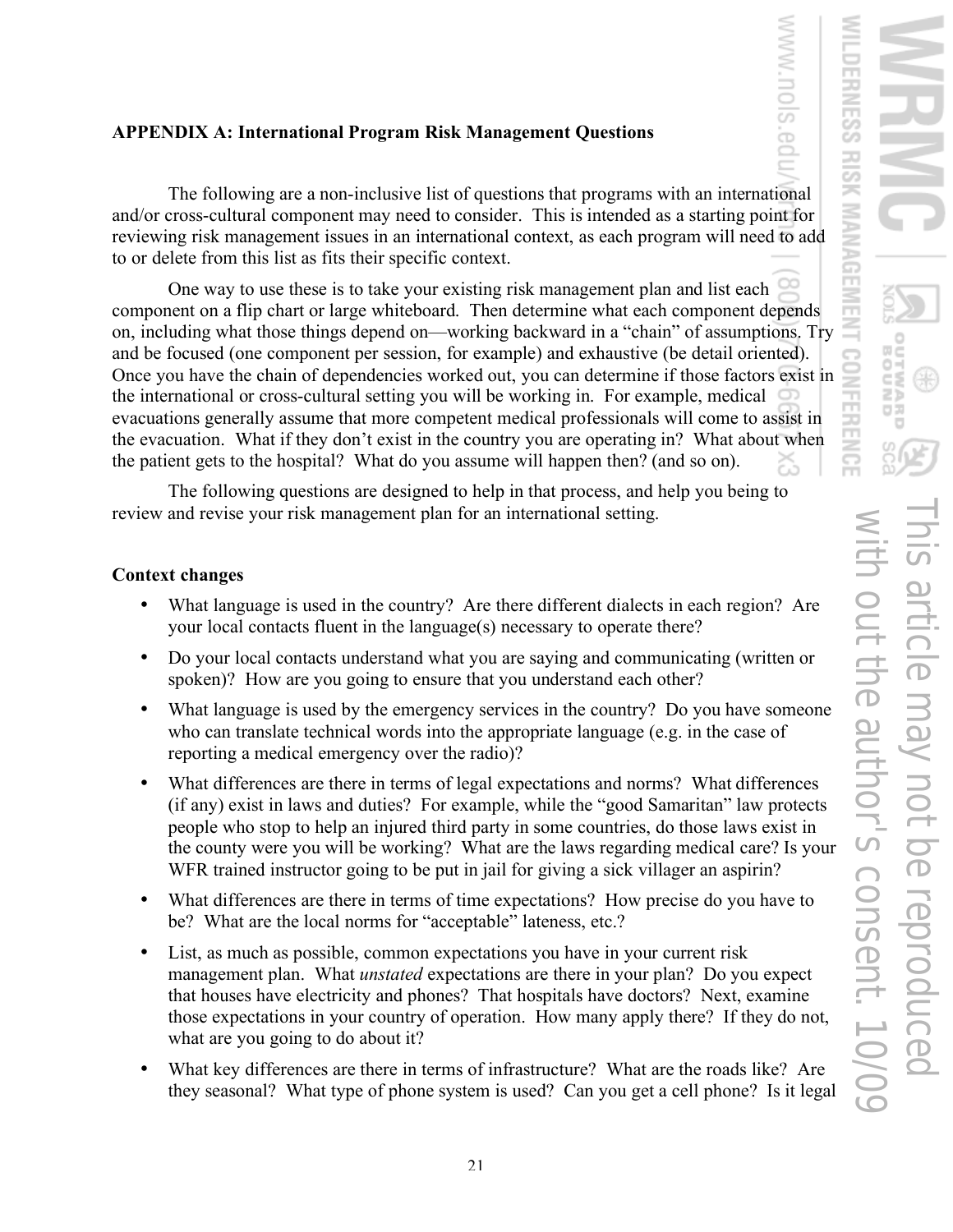to own and/or operate a radio in the country you will be in? For example, are the "Talkabout" short-range radios your instructors use to communicate with each other really legal or not? Does it matter?

• Does an infrastructure exist for rescue and/or evacuation? What sorts of equipment are used? What types of radios? Do you have to register with local authorities or not?

## **Cultural shifts**

- How is risk defined in the place you are working? Do local people, including local professionals, use the same language you do? Do the same words mean the same thing?
- How can you define "risk" in a way which all parties understand what it means?
- What is considered "normal" or "everyday" risk in the host country?
- How is "wilderness" defined? When places are translated in English as "national parks" or "forest reserve" what does that mean? Are there the same expectations regarding access and use?
- What unique risks (human and otherwise) exist in the populated wilderness? Are there unique "user groups" of people (villagers, hunters, etc.) who you might be interacting with?
- How do local people describe distances and directions? If you need to evacuate someone, for example, how are you going to get directions in and out of the area that makes sense to local people?

# **Other questions**

- How can you break apart the risk equation (severity, probability and time) to use in an international context? What parts of it change (if any) in the new context?
- What assumptions are there in your own and your new culture about how things happen in terms of fate, agency, and how things happen? How can you compensate or bridge any differences in understanding?
- What extra protocols or safety standards do you need to add to your documentation and trip review (e.g. checking for seatbelts, etc.)?
- How skilled are your instructors in cultural competency? How much do they know about the local language and culture? How important will that knowledge be in a crisis? How can you compensate (manage the risk) of the "specific competencies" needed in the international context you are working in?
- Do technical skills need to be augmented with any site specific factors? For example, will bear canisters and/or food hangs be effective against tigers or other animals?
- Do you have bi-cultural and/or bi-lingual staff where necessary? Do your instructors and/or leaders have the necessary meta-skills (general cultural sensitivity) and specific competencies (knowledge about the specific culture) to act in appropriate ways with various people they might come into contact with, from villagers to government officials?